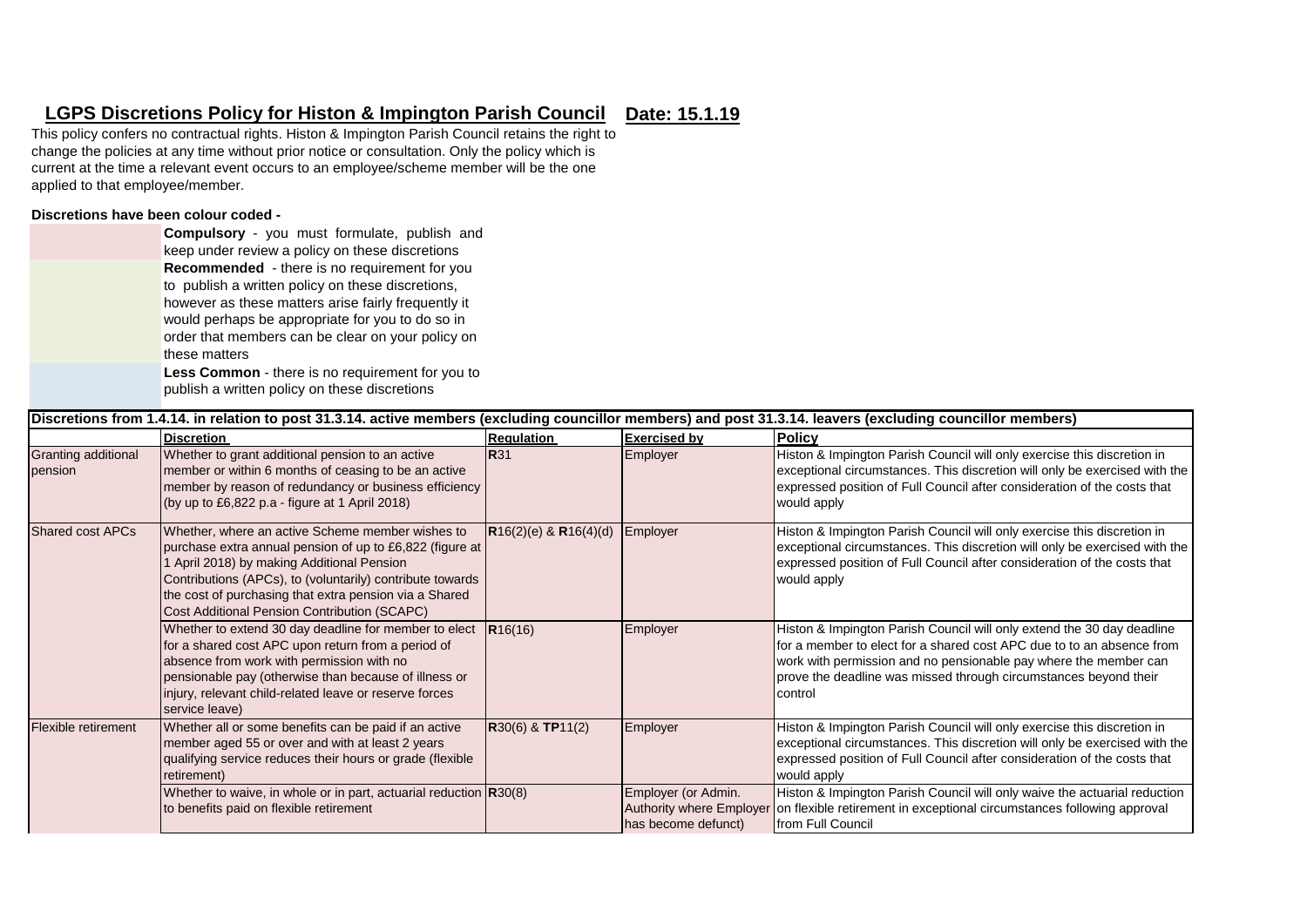|                            | Whether to waive, in whole or in part, actuarial reduction $R30(8)$<br>on benefits which a member voluntarily draws before<br>normal pension age other than on the grounds of flexible<br>retirement (where the member only has post 31 March<br>2014 membership)                                                                                                                                                                                                                                                                                                                                                                                                                                                                                                                                                                                                                                                                                                                                                                                                                                                                                              |                                             | Employer (or Admin.<br>has become defunct) | Histon & Impington Parish Council would consider this discretion on<br>Authority where Employer compassionate grounds only and following approval from Full Council.<br>The definition of compassionate grounds being for reasons of long term<br>ill health.                                     |
|----------------------------|----------------------------------------------------------------------------------------------------------------------------------------------------------------------------------------------------------------------------------------------------------------------------------------------------------------------------------------------------------------------------------------------------------------------------------------------------------------------------------------------------------------------------------------------------------------------------------------------------------------------------------------------------------------------------------------------------------------------------------------------------------------------------------------------------------------------------------------------------------------------------------------------------------------------------------------------------------------------------------------------------------------------------------------------------------------------------------------------------------------------------------------------------------------|---------------------------------------------|--------------------------------------------|---------------------------------------------------------------------------------------------------------------------------------------------------------------------------------------------------------------------------------------------------------------------------------------------------|
| 85 Year Rule               | Whether to "switch on" the 85 year rule for a member<br>voluntarily drawing benefits on or after age 55 and<br>before age 60 (other than on the grounds of flexible<br>retirement).                                                                                                                                                                                                                                                                                                                                                                                                                                                                                                                                                                                                                                                                                                                                                                                                                                                                                                                                                                            | <b>TPSch 2, para, 1(2) &amp;</b><br>1(1)(c) | Employer (or Admin.<br>has become defunct) | Histon & Impington Parish Council will only waive the actuarial reduction<br>Authority where Employer on the 85 year rule in exceptioani circumstances following approval from<br><b>Full Council</b>                                                                                             |
| <b>Waive Reduction</b>     | Whether to waive any actuarial reduction for a member<br>voluntarily drawing benefits before normal pension age<br>other than on the grounds of flexible retirement (where<br>the member has both pre 1/4/14 and post 31/3/14<br>membership) on<br>a) compassionate grounds (pre 1/4/14 membership) and<br>in whole or in part on any grounds (post 31/3/14<br>membership) if the member was not in the Scheme<br>before 1/10/06,<br>b) compassionate grounds (pre 1/4/14 membership) and<br>in whole or in part on any grounds (post 31/3/14<br>membership) if the member was in the Scheme before<br>1/10/06, will not be 60 by 31/3/16 and will not attain 60<br>between 1/4/16 and 31/3/20<br>c) compassionate grounds (pre 1/4/16 membership) and<br>in whole or in part on any grounds (post 31/3/16<br>membership) if the member was in the Scheme before<br>1/10/06 and will be 60 by 31/3/16<br>d) compassionate grounds (pre 1/4/20 membership) and<br>in whole or in part on any grounds (post 31/3/20<br>membership) if the member was in the Scheme before<br>1/10/06, will not be 60 by 31/3/16 and will attain 60<br>between 1/4/16 and 31/3/20 | TP3(1), TPSch 2 para                        | Employer (or Admin.<br>has become defunct) | Histon & Impington Parish Council will only waive the actuarial reduction<br>$2(1)$ , B30(5) & B30A(5) Authority where Employer on early retirement in exceptional circumstances and as the result of the<br>expressed permission of Full Council after considering the costs that<br>would apply |
|                            | Whether to waive, in whole or in part, actuarial reduction $R30(8)$<br>on benefits which a member voluntarily draws before<br>normal pension age other than on the grounds of flexible<br>retirement (where the member only has post 31/3/14<br>membership)                                                                                                                                                                                                                                                                                                                                                                                                                                                                                                                                                                                                                                                                                                                                                                                                                                                                                                    |                                             | Employer (or Admin.<br>has become defunct) | Histon & Impington Parish Council will only waive the actuarial reduction<br>Authority where Employer on early retirement in exceptional circumstances and as the result of the<br>expressed permission of Full Council after considering the costs that<br>would apply                           |
| <b>Extend APC deadline</b> | Whether to extend 30 day deadline for member to elect $\overline{R16(16)}$<br>for a shared cost APC upon return from a period of<br>absence from work with permission with no pensionable<br>pay (otherwise than because of illness or injury, relevant<br>child-related leave or reserve forces service leave)                                                                                                                                                                                                                                                                                                                                                                                                                                                                                                                                                                                                                                                                                                                                                                                                                                                |                                             | Employer (or Admin.<br>has become defuct)  | Histon & Impington Parish Council will only exercise this discretion in<br>Authority where Employer exceptional circumstances. This discretion will only be exercised with<br>the expressed position of Full Council after consideration of the costs<br>that would apply                         |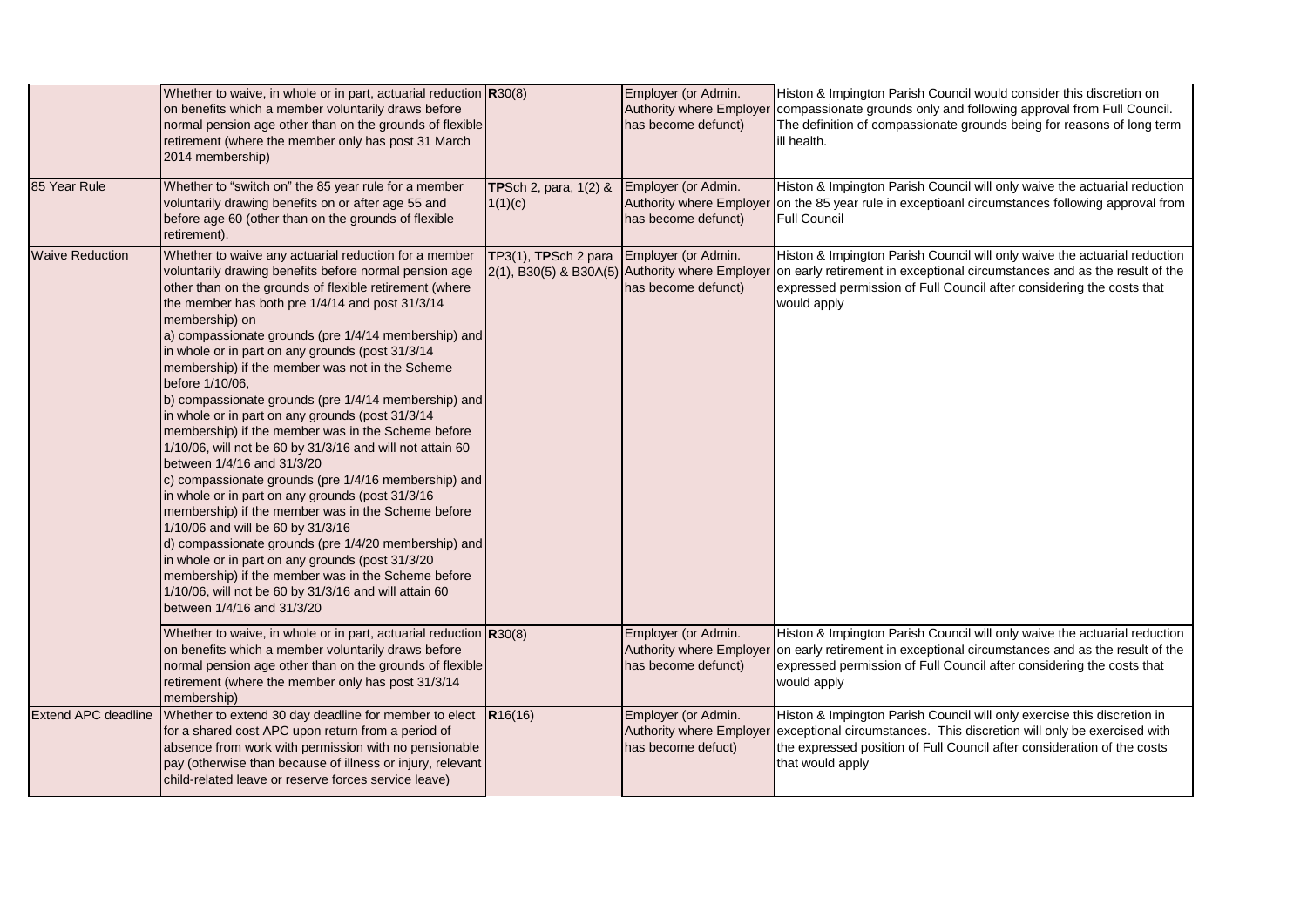| Variable APC<br>employer<br>contributions         | Whether, how much, and in what circumstances to<br>contribute to a share cost APC scheme                                                                                                                                                                                                                                                                                                                                                                                                                                                            | $R16(2)(e)$ & R16(4)(d) Employer                 |                                  | Histon & Impington Parish Council will only exercise this discretion in<br>exceptional circumstances. This discretion will only be exercised with<br>the expressed position of Full Council after consideration of the costs<br>that would apply |
|---------------------------------------------------|-----------------------------------------------------------------------------------------------------------------------------------------------------------------------------------------------------------------------------------------------------------------------------------------------------------------------------------------------------------------------------------------------------------------------------------------------------------------------------------------------------------------------------------------------------|--------------------------------------------------|----------------------------------|--------------------------------------------------------------------------------------------------------------------------------------------------------------------------------------------------------------------------------------------------|
| Shared cost AVCs                                  | Whether, how much, and in what circumstances to<br>contribute to shared cost AVC arrangements.                                                                                                                                                                                                                                                                                                                                                                                                                                                      | R17(1) & definition of<br><b>SCAVC in RSch 1</b> | Employer                         | Histon & Impington Parish Council will only exercise this discretion in<br>exceptional circumstances. This discretion will only be exercised with<br>the expressed position of Full Council after consideration of the costs<br>that would apply |
| Transferring in non<br><b>LGPS pension rights</b> | Extend normal time limit for acceptance of a transfer<br>value beyond 12 months from joining the LGPS                                                                                                                                                                                                                                                                                                                                                                                                                                               | R100(6)                                          | Employer and Admin.<br>Authority | Histon & Impington Parish Council will only exercise this discretion in<br>exceptional circumstances. This discretion will only be exercised with<br>the expressed position of Full Council after consideration of the costs<br>that would apply |
| <b>Joining LGPS</b><br>membership                 | Whether to extend the 12 month option period for a<br>member to elect that post 31 March 2014 deferred<br>benefits should not be aggregated with a new<br>employment                                                                                                                                                                                                                                                                                                                                                                                | R22(8)(b)                                        | Employer                         | Histon & Impington Parish Council will only exercise this discretion in<br>exceptional circumstances. This discretion will only be exercised with<br>the expressed position of Full Council after consideration of the costs<br>that would apply |
|                                                   | Whether to extend the 12 month option period for a<br>member to elect that post 31 March 2014 deferred<br>benefits should not be aggregated with an ongoing<br>concurrent employment                                                                                                                                                                                                                                                                                                                                                                | R22(7)(b)                                        | Employer                         | Histon & Impington Parish Council will only exercise this discretion in<br>exceptional circumstances. This discretion will only be exercised with<br>the expressed position of Full Council after consideration of the costs<br>that would apply |
| rate                                              | Employee contribution How the pension contribution band to which an<br>employee is to be allocated on joining the Scheme, and<br>at each subsequent April, will be determined and the<br>circumstances in which the employer will, in addition to<br>the review each April, review the pension contribution<br>band to which an employee has been allocated following<br>a material change which affects the member's<br>pensionable pay in the course of a Scheme year (1 April<br>to 31 March)                                                    | $R9(1)$ & $R9(3)$                                | Employer                         | Histon & Impington Parish Council will review this discretion each time<br>there is a material change in contracts and pay scales and at least<br>annually on 1st April.                                                                         |
| Regular lump sum<br>payments                      | In determining Assumed Pensionable Pay, whether a<br>lump sum payment made in the previous 12 months is a<br>"regular lump sum"                                                                                                                                                                                                                                                                                                                                                                                                                     | R21(5)                                           | Employer                         | Histon & Impington Parish Council will only exercise this discretion in<br>exceptional circumstances. This discretion will only be exercised with<br>the expressed position of Full Council after consideration of the costs<br>that would apply |
| Pensionable Pay                                   | Where in the Employer's opinion, the pensionable pay<br>received in relation to an employement (adjusted to<br>reflect any lump sum payments) in the 3 months (or 12<br>weeks if not paid monthly) preceding the<br>commencement of Assumed Pensionable Pay (AP)), is<br>materially lower than the level of pensionable pay the<br>member would have normally received, decide whether<br>to substitute a higher level of pensionable pay having<br>had regard to the level of pensionable pay received by<br>the member in the previous 12 months. | R21(5A) & R21(5B)                                | Employer                         | When determining whether to substitute a higher level of pensionable<br>pay, Histon & Impington Parish Council will make a decision on a case<br>by case basis                                                                                   |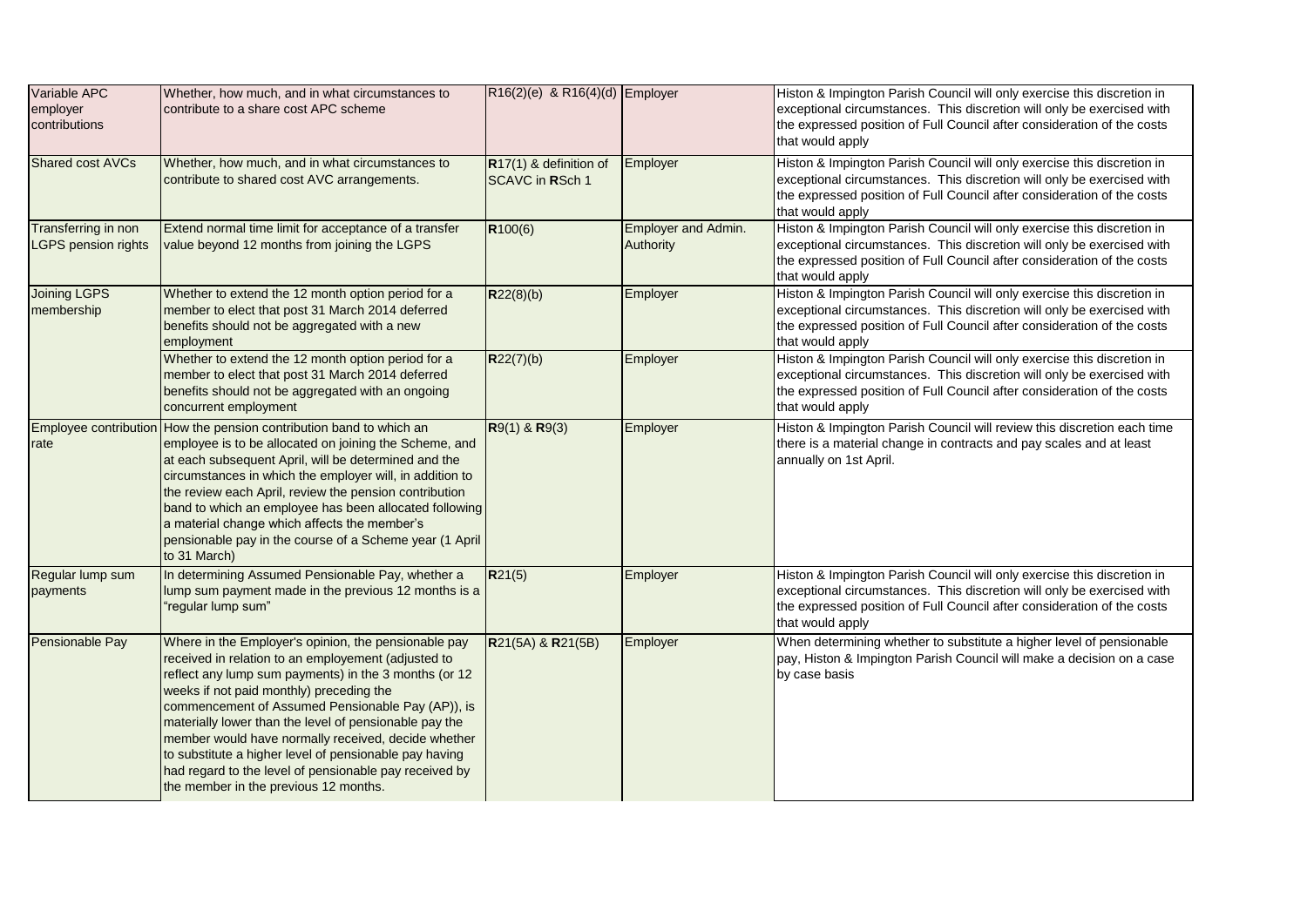| Deferred benefits | Whether to extend the 12 month option period for a     | TP10(6) | Employer | Histon & Impington Parish Council will only extend the 12 month option |
|-------------------|--------------------------------------------------------|---------|----------|------------------------------------------------------------------------|
|                   | member (who did not become a member of the 2014        |         |          | for a member where the member can prove the dealine was missed due     |
|                   | Scheme by virtue of TP5(1)) to elect that pre 1 April  |         |          | Ito circumstances beyond their control                                 |
|                   | 2014 deferred benefits should be aggregated with a new |         |          |                                                                        |
|                   | employment                                             |         |          |                                                                        |
|                   |                                                        |         |          |                                                                        |

**Discretions in relation to Scheme Members (excluding Councillor Members) who ceased active membership on or after 1.4.08 and before 1.4.14. B = LGPS (Benefits, Memberships and Contributions) Regulations 2007**

|                 | <b>Discretion</b>                                                                                                                                           | <b>Regulation</b>                        | <b>Exercised by</b>                        | <b>Policy</b>                                                                                                                                                                                                                                                             |
|-----------------|-------------------------------------------------------------------------------------------------------------------------------------------------------------|------------------------------------------|--------------------------------------------|---------------------------------------------------------------------------------------------------------------------------------------------------------------------------------------------------------------------------------------------------------------------------|
|                 |                                                                                                                                                             |                                          |                                            |                                                                                                                                                                                                                                                                           |
| Waive reduction | Whether to waive, on compassionate grounds, the<br>actuarial reduction applied to deferred benefits paid<br>early under <b>B</b> 30 and B30A                | $\vert$ B30A(5), TPSch 2,<br>para 2(1)   | Employer (or Admin.<br>has become defunct) | Histon & Impington Parish Council will only exercise this discretion in<br>Authority where Employer exceptional circumstances. This discretion will only be exercised with<br>the expressed position of Full Council after consideration of the costs<br>that would apply |
| 85 year rule    | Whether to switch on the 85 year rule for a pensioner<br>member with deferred benefits voluntarily drawing<br>benefits on or after age 55 and before age 60 | <b>TPSch</b> 2, para1 $(2)$ &<br>(1(1)C) |                                            | Histon & Impington Parish Council will consider requests on a case by<br>case basis                                                                                                                                                                                       |
|                 | Whether to extend the 12 month option period for<br>aggregation of deferred benefits                                                                        | A16(4)(b)(ii)                            |                                            | Histon & Impington Parish Council will consider requests on a case by<br>case basis                                                                                                                                                                                       |
|                 | Whether to extend the normal time limit for acceptance<br>of a transfer value beyond 12 months from joining the<br>LGPS                                     | A83(8)                                   |                                            | Histon & Impington Parish Council will consider requests on a case by<br>case basis                                                                                                                                                                                       |

**Discretions under the Local Government Pension Scheme Regulations 1997 (as amended) in relation to:**

**a) active councillor members, and** 

**b**) councillor members who ceased active membership on or after 1.4.98., and

**c) any other scheme members who ceased active membership on or after 1.4.98. and before 1.4.08.** 

|                                                | <b>Discretion</b>                                                                                    | <b>Regulation</b> | <b>Exercised by</b> | <b>Policy</b>                                                                                                                                                                                                                                                                     |
|------------------------------------------------|------------------------------------------------------------------------------------------------------|-------------------|---------------------|-----------------------------------------------------------------------------------------------------------------------------------------------------------------------------------------------------------------------------------------------------------------------------------|
| <b>Employer consent</b><br><b>I</b> retirement | Grant an application for early payment of deferred<br>benefits on or after age 50 and before age 55. | 31(2)             | Employer            | Histon & Impington Parish Council does not give blanket consent for staff<br>to retire and draw immediate payment of pension benefits. Request will<br>be referred to Full Council and assessed on their merits taking into<br>account such factors as cost and service delivery. |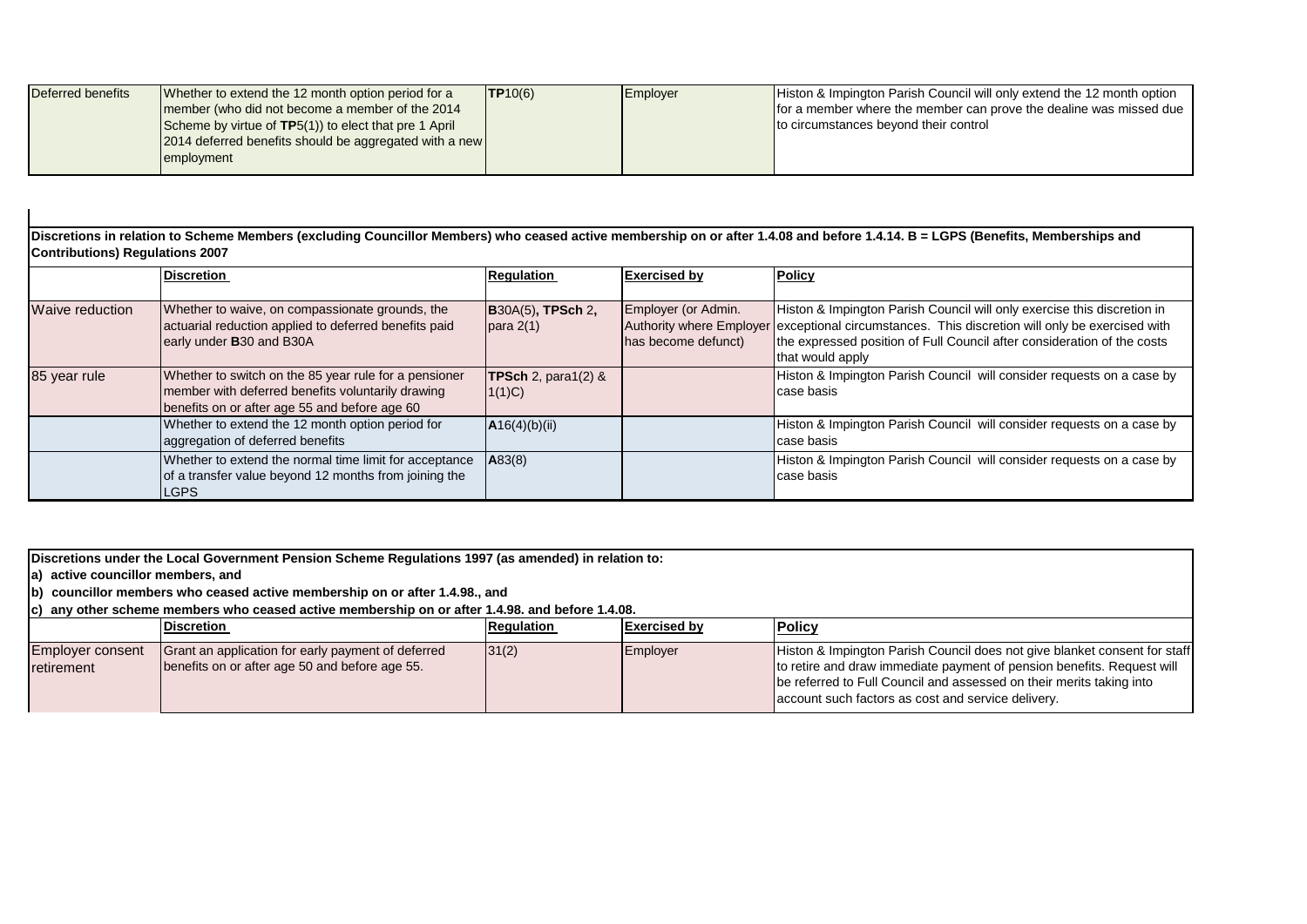| 85 year rule                                         | Whether to switch on the 85 year rule for a member with TPSch 2, para 1(2) &<br>deferred benefits voluntarily drawing benefits on or after 11(1)(f) & R60<br>age 55 and before age 60. Note: TPSch2, para 2(2)<br>does not reference para 1(1)(f) so there is stricty<br>speaking no requirement to publish a policy under<br>this regulation or R60. LGSS recognises this is a<br>regulatory omission and the employer should<br>publish a policy accordingly |        | Employer | Histon & impington Parish Council considers requests on a case by case<br><b>Ibasis</b>                                                                                                                              |
|------------------------------------------------------|----------------------------------------------------------------------------------------------------------------------------------------------------------------------------------------------------------------------------------------------------------------------------------------------------------------------------------------------------------------------------------------------------------------------------------------------------------------|--------|----------|----------------------------------------------------------------------------------------------------------------------------------------------------------------------------------------------------------------------|
| Waive reduction                                      | Waive, on compassionate grounds, the actuarial<br>reduction applied to deferred benefits paid early                                                                                                                                                                                                                                                                                                                                                            | 31(5)  | Employer | This will be exercised by Histon & Impington Parish Council in individual<br>cases. Individual circumstances will be looked at according to the<br>dictionary definition of compassion - 'included to pity or mercy' |
| <b>Employer consent</b><br>at NRD for optant<br>lout | Optants out only to get benefits paid from Normal<br>Retirement Date if employer agrees                                                                                                                                                                                                                                                                                                                                                                        | 31(7A) | Employer | This will be exercised by Histon & Impington Parish Council in individual<br>cases. Individual circumstances will be looked at according to the<br>dictionary definition of compassion - 'included to pity or mercy' |

| Discretions under the Local Government Pension Scheme Regulations 1995 (as amended) in relation to scheme members who ceased active membership before 1.4.98. |                                                                                                                                                                                                                                                                                                               |                   |                     |                                                                                                                                                                                                                                                                                   |  |  |
|---------------------------------------------------------------------------------------------------------------------------------------------------------------|---------------------------------------------------------------------------------------------------------------------------------------------------------------------------------------------------------------------------------------------------------------------------------------------------------------|-------------------|---------------------|-----------------------------------------------------------------------------------------------------------------------------------------------------------------------------------------------------------------------------------------------------------------------------------|--|--|
|                                                                                                                                                               | <b>Discretion</b>                                                                                                                                                                                                                                                                                             | <b>Regulation</b> | <b>Exercised by</b> | <b>Policy</b>                                                                                                                                                                                                                                                                     |  |  |
| Employer consent<br>retirement                                                                                                                                | Grant an application for early payment of deferred<br>benefits on or after age 50 on compassionate grounds.<br>Note: although the common provisions of the 1997<br>Transitional provisions regulations do not specify<br>regulation D11(2)(c), their intention was that it should<br>apply to this regulation | D11(2)(c)         | Employer            | Histon & Impington Parish Council does not give blanket consent for staff<br>to retire and draw immediate payment of pension benefits. Request will<br>be referred to Full Council and assessed on their merits taking into<br>account such factors as cost and service delivery. |  |  |

**Under Regulation 7 of the Discretionary Compensation Regulations, each authority (other than an Admitted Body) is required to formulate and keep under review a policy which applies in respect of exercising their discretion in relation to:**

|                          | <b>Discretion</b>                                                                                                                                                            | <b>Requlation</b> | <b>Exercised by</b> | <b>Policy</b>                                                                                                                                                                                                                                    |
|--------------------------|------------------------------------------------------------------------------------------------------------------------------------------------------------------------------|-------------------|---------------------|--------------------------------------------------------------------------------------------------------------------------------------------------------------------------------------------------------------------------------------------------|
| actual weeks pay         | Redundancy Pay on To base redundancy payments on an actual weeks pay 5<br>where this exceeds the statutory weeks pay limit.                                                  |                   | Employer            | Histon & Impington Parish Council will only exercise this discretion in<br>exceptional circumstances. This discretion will only be exercised with<br>the expressed position of Full Council after consideration of the costs<br>that would apply |
| Lump sum<br>compensation | To award lump sum compensation of up to 104 weeks<br>pay in cases of redundancy, termination of employment<br>on efficiency grounds, or cessation of a joint<br>appointment. |                   | Employer            | Histon & Impington Parish Council will only exercise this discretion in<br>exceptional circumstances. This discretion will only be exercised with<br>the expressed position of Full Council after consideration of the costs<br>that would apply |

**Discretions under the Local Government (Early Termination of Employment) (Discretionary Compensation) (England and Wales) Regulations 2000 (as amended)**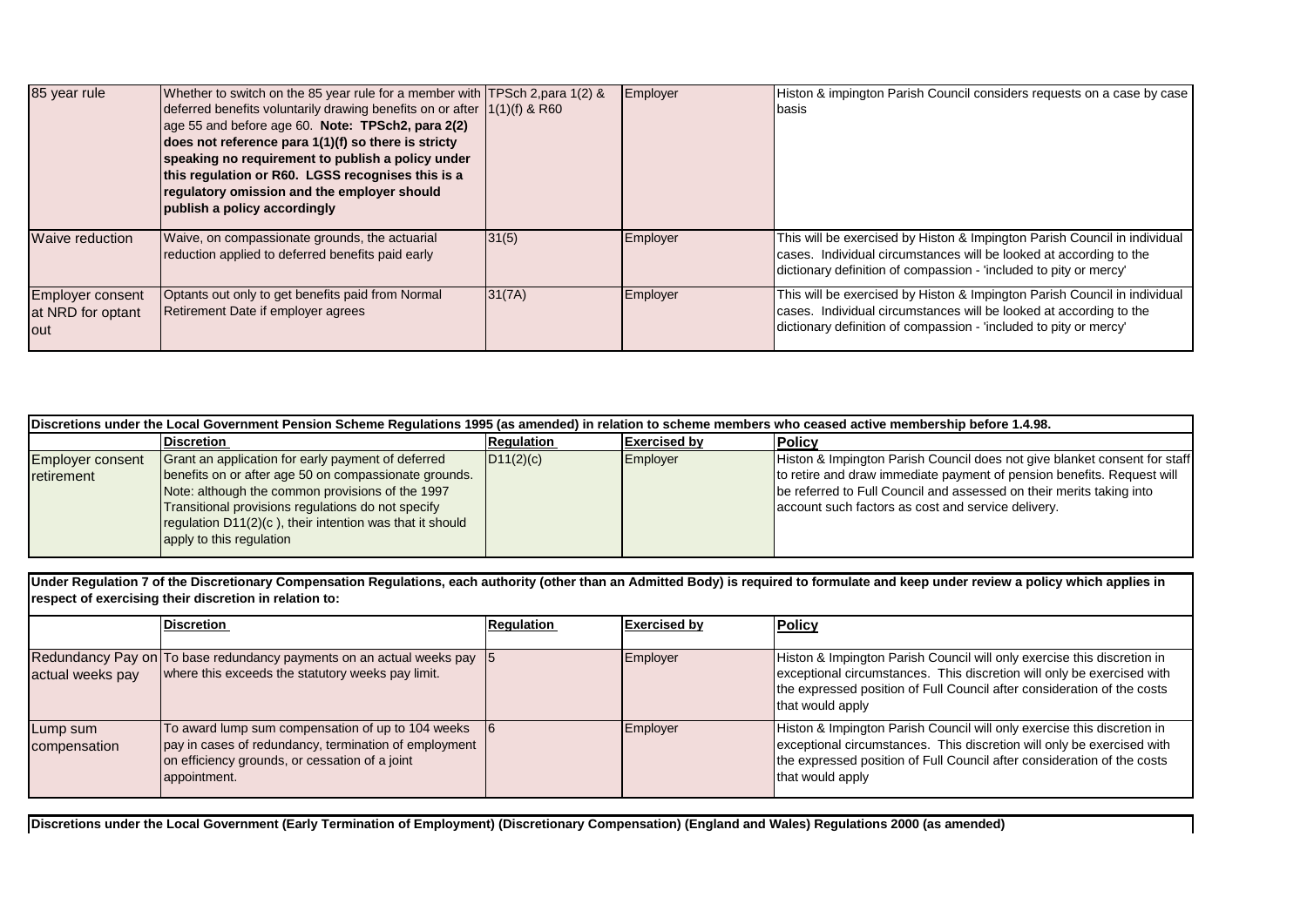These Regulations still apply to any Compensatory Added Years previously awarded by a Scheme Employer before 1 April 2007. Scheme employers (other than admission bodies) who made awards of Compensatory Added Years are required to have a policy on the following::

|                                                                                                                  | <b>Discretion</b>                                                                                                                                                                                                                                                                                                                                                                                           | <b>Regulation</b> | <b>Exercised by</b> | <b>Policy</b>                                                                                                                                                                          |
|------------------------------------------------------------------------------------------------------------------|-------------------------------------------------------------------------------------------------------------------------------------------------------------------------------------------------------------------------------------------------------------------------------------------------------------------------------------------------------------------------------------------------------------|-------------------|---------------------|----------------------------------------------------------------------------------------------------------------------------------------------------------------------------------------|
| Abatement during re-<br>employment                                                                               | Whether and to what extent to reduce or suspend the<br>member's annual compensatory added years payment<br>during any period of re-employment in local government                                                                                                                                                                                                                                           | 17                | Employer            | Histon & Impington Parish Council has Employers Liability insurance in<br>place. Where not included within that policy, the Council will consider<br>requests on a case by case basis. |
| <b>Reduction following</b><br>cessation of re-<br>employment                                                     | How to reduce the member's annual compensatory<br>added years payment following the cessation of a period<br>of re-employment in local government                                                                                                                                                                                                                                                           | 19                | Employer            | Histon & Impington Parish Council has Employers Liability insurance in<br>place. Where not included within that policy, the Council will consider<br>requests on a case by case basis. |
| Apportionment of<br>survivor benefit                                                                             | How to apportion any surviving spouse's or civil<br>partner's annual compensatory added years payment<br>where the deceased person is survived by more than<br>one spouse or civil partner                                                                                                                                                                                                                  | 21(4)             | Employer            | Histon & Impington Parish Council has Employers Liability insurance in<br>place. Where not included within that policy, the Council will consider<br>requests on a case by case basis. |
| Effects of remarriage,<br>new civil partnership<br>or co-habitation on<br>survivor's<br>compensation<br>payments | Whether, in respect of the spouse of a person who<br>ceased employment before 1 April 1998 and where the<br>spouse or civil partner remarries, enters into a new civil<br>partnership or cohabits after 1 April 1998, the normal<br>pension suspension rules should be disapplied i.e.<br>whether the spouse's or civil partner's annual<br>compensatory added years payments should continue to<br>be paid | 21(7)             | Employer            | Histon & Impington Parish Council has Employers Liability insurance in<br>place. Where not included within that policy, the Council will consider<br>requests on a case by case basis. |
|                                                                                                                  | If, under the preceding decision, the authority's policy is<br>to apply the normal suspension rules, whether the<br>spouse's or civil partner's annual compensatory added<br>years payment should be reinstated after the end of the<br>remarriage, new civil partnership or cohabitation                                                                                                                   | 21(5)             | Employer            | Histon & Impington Parish Council has Employers Liability insurance in<br>place. Where not included within that policy, the Council will consider<br>requests on a case by case basis. |

**Discretions under the Local Government (Discretionary Payments) (Injury Allowances) Regulations 2011**

Scheme employers (other than admission bodies) must have a policy on:

|                          | <b>Discretion</b>                                                                                                                                                                                        | Regulation   | <b>Exercised by</b> | Policy                                                                           |
|--------------------------|----------------------------------------------------------------------------------------------------------------------------------------------------------------------------------------------------------|--------------|---------------------|----------------------------------------------------------------------------------|
| <b>Injury Allowances</b> | Whether to grant an injury allowance following reduction $ 3(1) $<br>In remuneration as a result of sustaining an injury or<br>contracting a disease in the course of carrying out<br>duties of the job. |              | Employer            | Histon & Impington Parish Council considers requests on a case by case<br>Ibasis |
|                          | Amount of injury allowance following reduction in<br>remuneration as a result of sustaining an injury or<br>contracting a disease in the course of carrying out<br>duties of the job.                    | $3(4)$ and 8 | Employer            | Histon & Impington Parish Council considers requests on a case by case<br>Ibasis |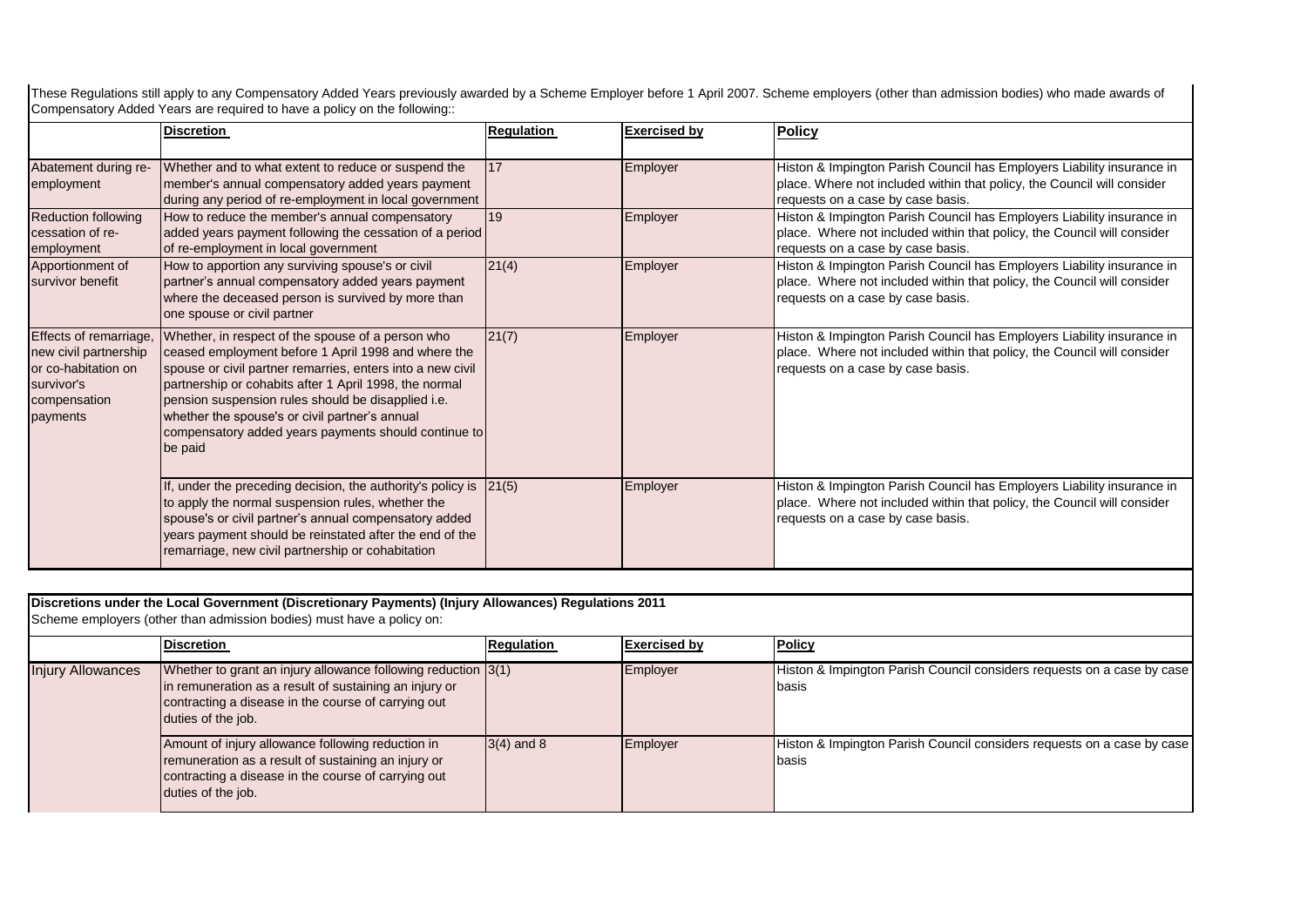| Determine whether person continues to be entitled to an $3(2)$<br>injury allowance awarded under regulation 3(1)<br>(reduction in remuneration as a result of sustaining an<br>injury or contracting a disease in the course of carrying<br>out duties of the job).                                                                                                                                                                                      |              | Employer | Histon & Impington Parish Council considers requests on a case by case<br>basis |
|----------------------------------------------------------------------------------------------------------------------------------------------------------------------------------------------------------------------------------------------------------------------------------------------------------------------------------------------------------------------------------------------------------------------------------------------------------|--------------|----------|---------------------------------------------------------------------------------|
| Whether to grant an injury allowance following cessation 4(1)<br>of employment as a result of permanent incapacity<br>caused by sustaining an injury or contracting a disease<br>in the course of carrying out duties of the job.                                                                                                                                                                                                                        |              | Employer | Histon & Impington Parish Council considers requests on a case by case<br>basis |
| Amount of injury allowance following cessation of<br>employment as a result of permanent incapacity caused<br>by sustaining an injury or contracting a disease in the<br>course of carrying out duties of the job.                                                                                                                                                                                                                                       | $4(3)$ and 8 | Employer | Histon & Impington Parish Council considers requests on a case by case<br>basis |
| Determine whether person continues to be entitled to an $\vert 4(2)\vert$<br>injury allowance awarded under regulation 4(1) (loss of<br>employment through permanent incapacity)                                                                                                                                                                                                                                                                         |              | Employer | Histon & Impington Parish Council considers requests on a case by case<br>basis |
| Whether to suspend or discontinue injury allowance<br>awarded under regulation 4(1) (loss of employment<br>through permanent incapacity) if person secures paid<br>employment for not less than 30 hours per week for a<br>period of not less than 12 months.                                                                                                                                                                                            | 4(5)         | Employer | Histon & Impington Parish Council considers requests on a case by case<br>basis |
| Whether to grant an injury allowance following cessation $6(1)$<br>of employment with entitlement to immediate LGPS<br>pension where a regulation 3 payment (reduction in<br>remuneration as a result of sustaining an injury or<br>contracting a disease in the course of carrying out<br>duties of the job) was being made at date of cessation<br>of employment but regulation 4 (loss of employment<br>through permanent incapacity) does not apply. |              | Employer | Histon & Impington Parish Council considers requests on a case by case<br>basis |
| Determine amount of any injury allowance to be paid<br>under regulation 6(1) (payment of injury allowance<br>following the cessation of employment)                                                                                                                                                                                                                                                                                                      | 6(1)         | Employer | Histon & Impington Parish Council considers requests on a case by case<br>basis |
| Determine whether and when to cease payment of an<br>injury allowance payable under regulation 6(1) (payment<br>of injury allowance following the cessation of<br>employment)                                                                                                                                                                                                                                                                            | 6(2)         | Employer | Histon & Impington Parish Council considers requests on a case by case<br>basis |